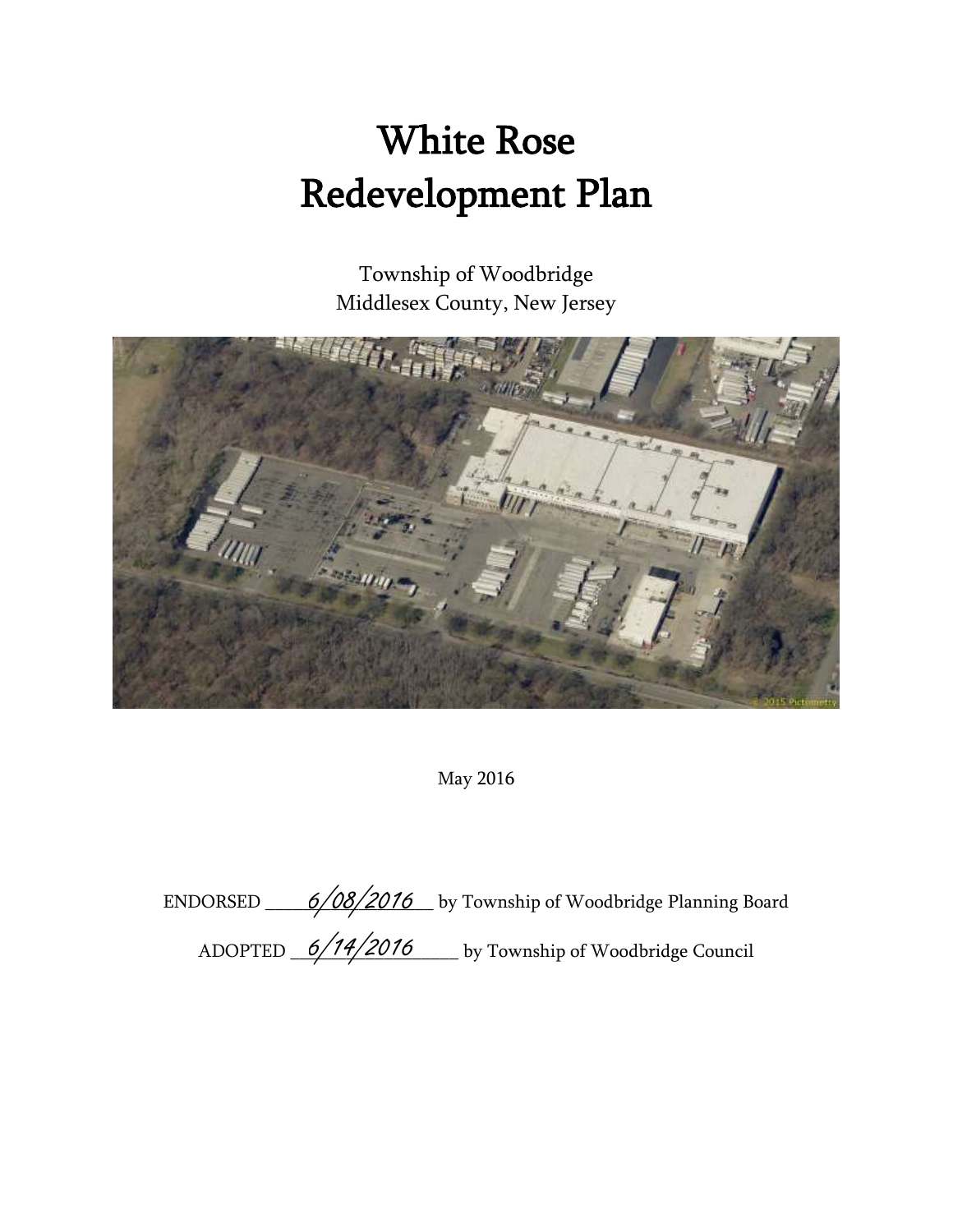# **White Rose** Redevelopment Plan

Township of Woodbridge

# Prepared by Township of Woodbridge Department of Planning & Development

Marta E. Lefsky, A.I.C.P., P.P.

License No. 05177

Eric Griffith, A License No. 33LI00622200

Oser

Chris Kesici, A.I.C.P., P.P. License No. 33LI00618600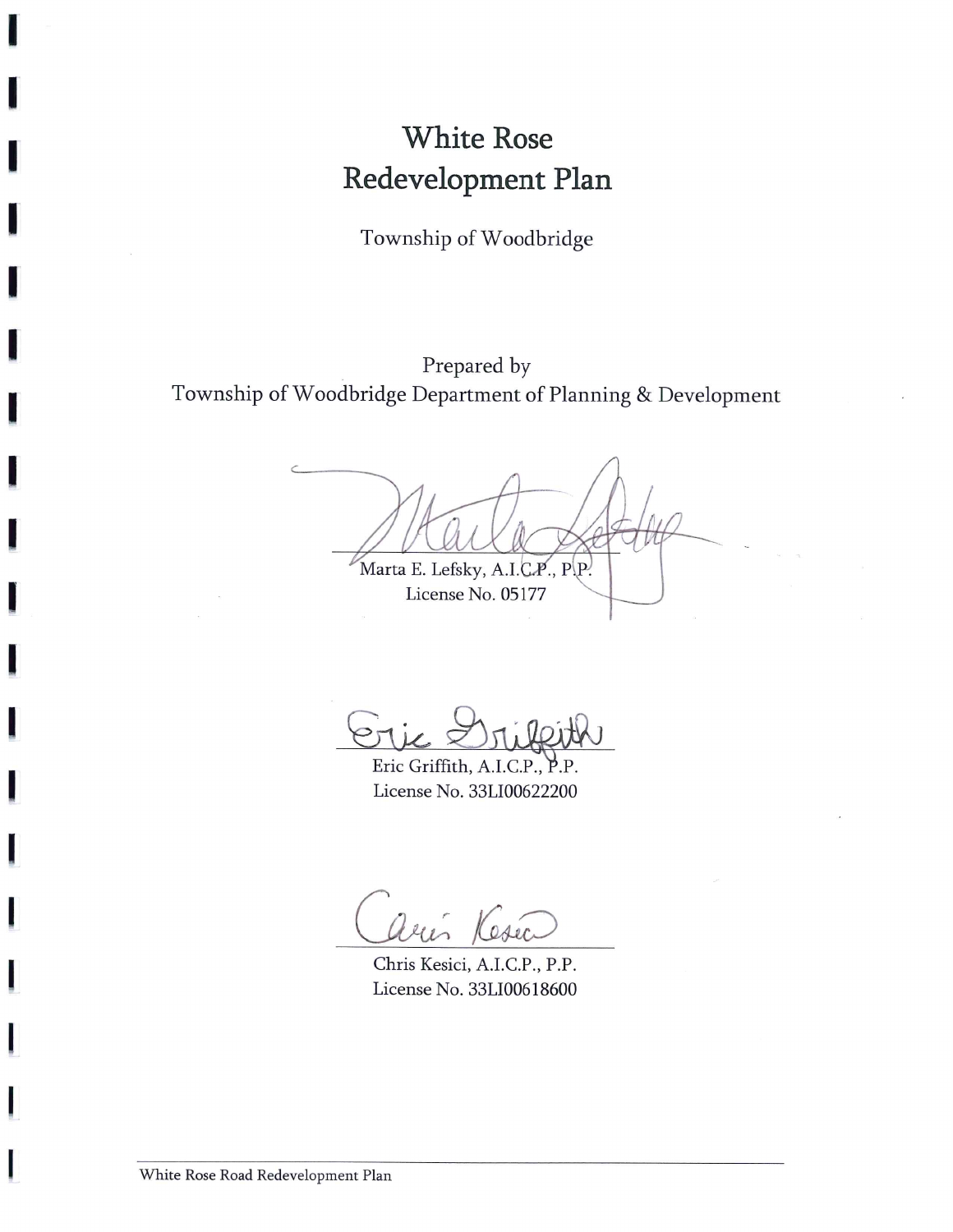Table of Contents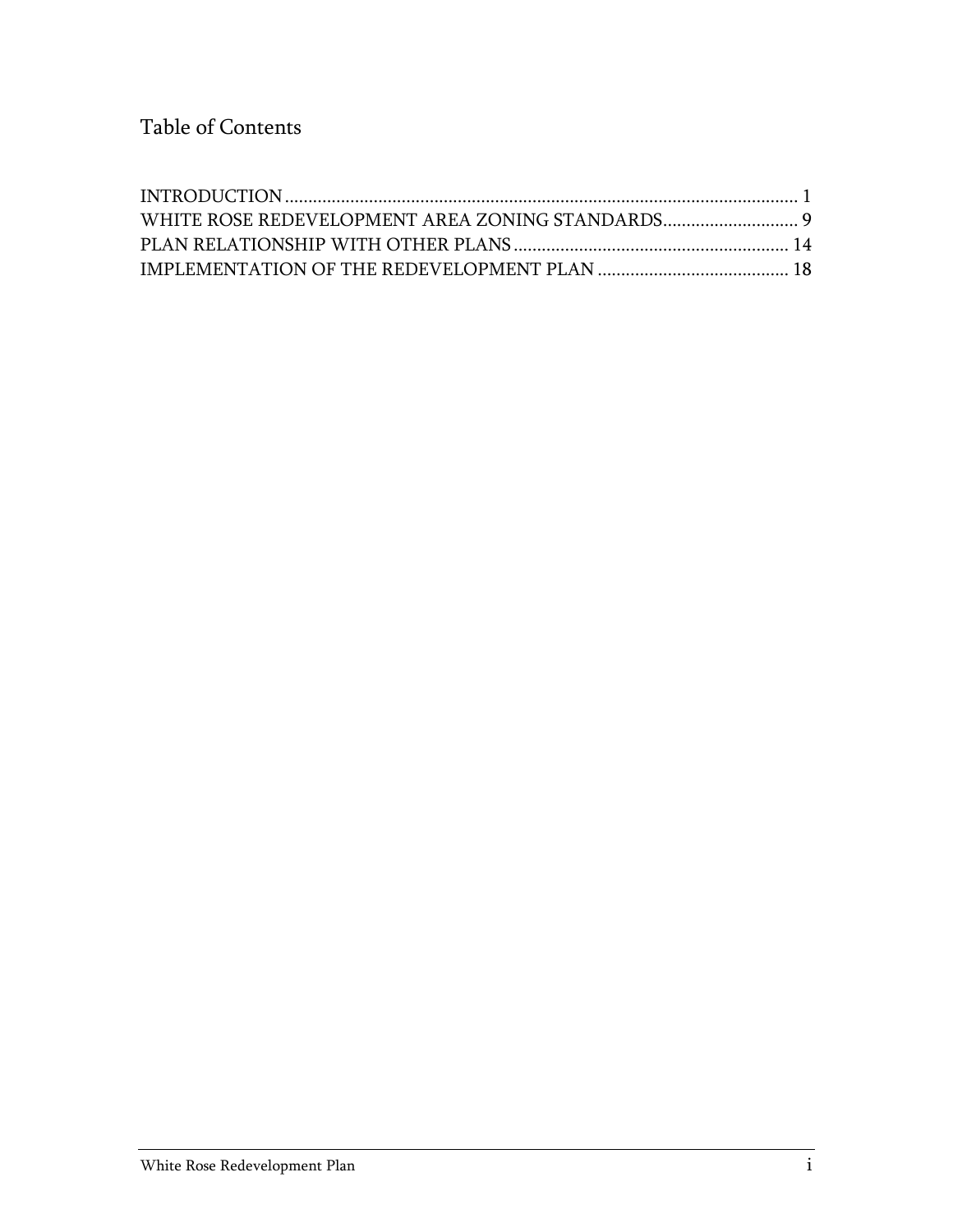# <span id="page-3-0"></span>INTRODUCTION

This Redevelopment Plan represents an opportunity to improve industrial space in the Avenel section of Woodbridge Township. This plan will foster the transformation of properties into productive light industrial use. The Redevelopment Area should be a highly desirable location for a business to thrive.

The redevelopment of the former "White Rose" distribution facility presents unique challenges. In response to the physical and economic conditions at this site, the Township Council requested that the Planning Board evaluate certain properties as a "non-condemnation area in need of redevelopment" on February 16, 2016. On May 3, 2016 the Township Council designated the area as a "non-condemnation area in need of redevelopment."

#### STATUTORY REQUIREMENTS

According to the Local Redevelopment and Housing Law (N.J.S.A. 40:A 12A-1, et. seq.) the Redevelopment Plan shall include an outline for the planning, development, redevelopment or rehabilitation of the project area sufficient to indicate:

- Its relationship to definitive local objectives as to appropriate land uses, density of population and improved traffic and public transportation, public utilities, recreational and community facilities and other public improvements;
- Proposed land uses and building requirements in the project area;
- Adequate provision for the temporary and permanent relocation as necessary of residents in the project area, including an estimate of the extent to which decent, safe, and sanitary dwelling units, affordable to displaced residents will be available in the existing local housing market;
- An identification of any property within the Redevelopment Area proposed to be acquired in accordance with the Redevelopment Plan;
- Any significant relationship of the Redevelopment Plan to:
	- A) The Master Plans of contiguous municipalities;
	- B) The Master Plan of the County in which the municipality is located; and;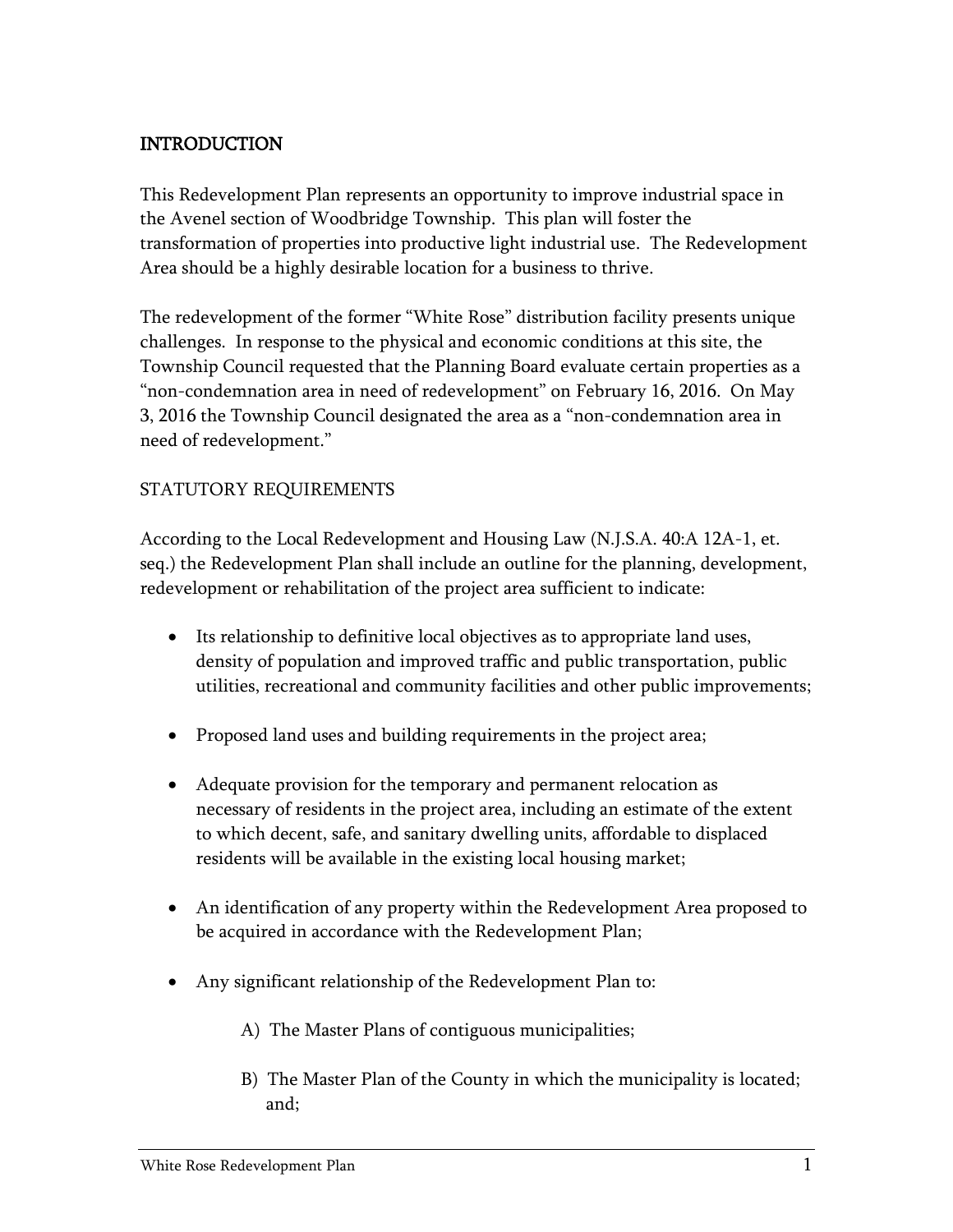C) The State Development and Redevelopment Plans adopted pursuant to the "State Planning Act."

# PLANNING CONTEXT

The Township of Woodbridge is 24.2 square miles in size and located in northeastern Middlesex County. The Township of Woodbridge is bordered by Clark Township, the City of Rahway, the City of Linden, and Union County to the north; the Borough of Carteret, the Arthur Kill and the City of Perth Amboy to the east; the Raritan River to the south; and Edison Township to the west.

The Avenel section of the Township is generally bound by the City of Rahway and the City of Linden to the north, the Borough of Carteret to the east, St. Georges Avenue to the west, and the Port Reading Railroad to the south. The Avenel section of the Township consists of residential neighborhoods, commercial uses along Route 1, and industrial uses concentrated in the north-eastern portion of this section of town. The redevelopment area is located among by other industrial uses as part of the larger Avenel industrial area.

The redevelopment area, located along Blair Road in Avenel, consists of three (3) parcels with a total area of approximately 24 acres. The following properties comprise the redevelopment area: Block 974, Lot 5; Block 974, Lot 12, and Block 974, Lot 13. The site's northern property line abuts a warehouse facility. The site's eastern property line abuts Blair Road. The site's southern boundary line abuts PSEG land used for transmission towers. The site's western-most property line abuts a freight railroad line.

# HISTORY OF AVENEL

The Avenel section of Woodbridge Township was once known as "Demarest on the Hill" after the Demarest colonial family. Captain Demarest later founded the community of Avenel, which he named after his daughter. Avenel developed as an active residential community with its own schools, churches, and small businesses. Today, a large portion of Avenel remains residential, however, the northern portion of this section of the town exclusively contains light industrial uses and extensive commercial uses are located along Route 1.

Avenel is one of three sections in the Township with a New Jersey Transit train station.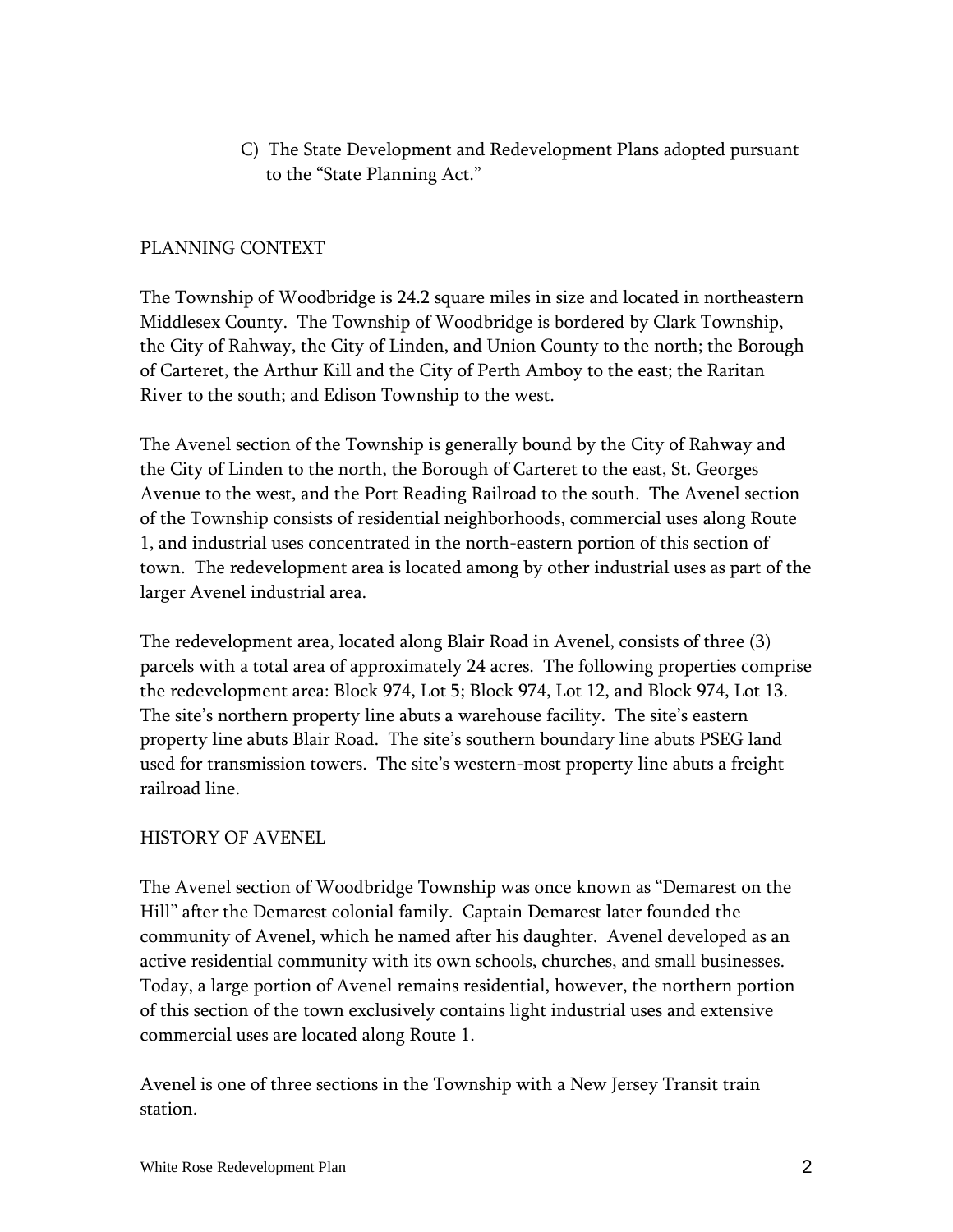

*Figure 1: Redevelopment Area Parcel Map*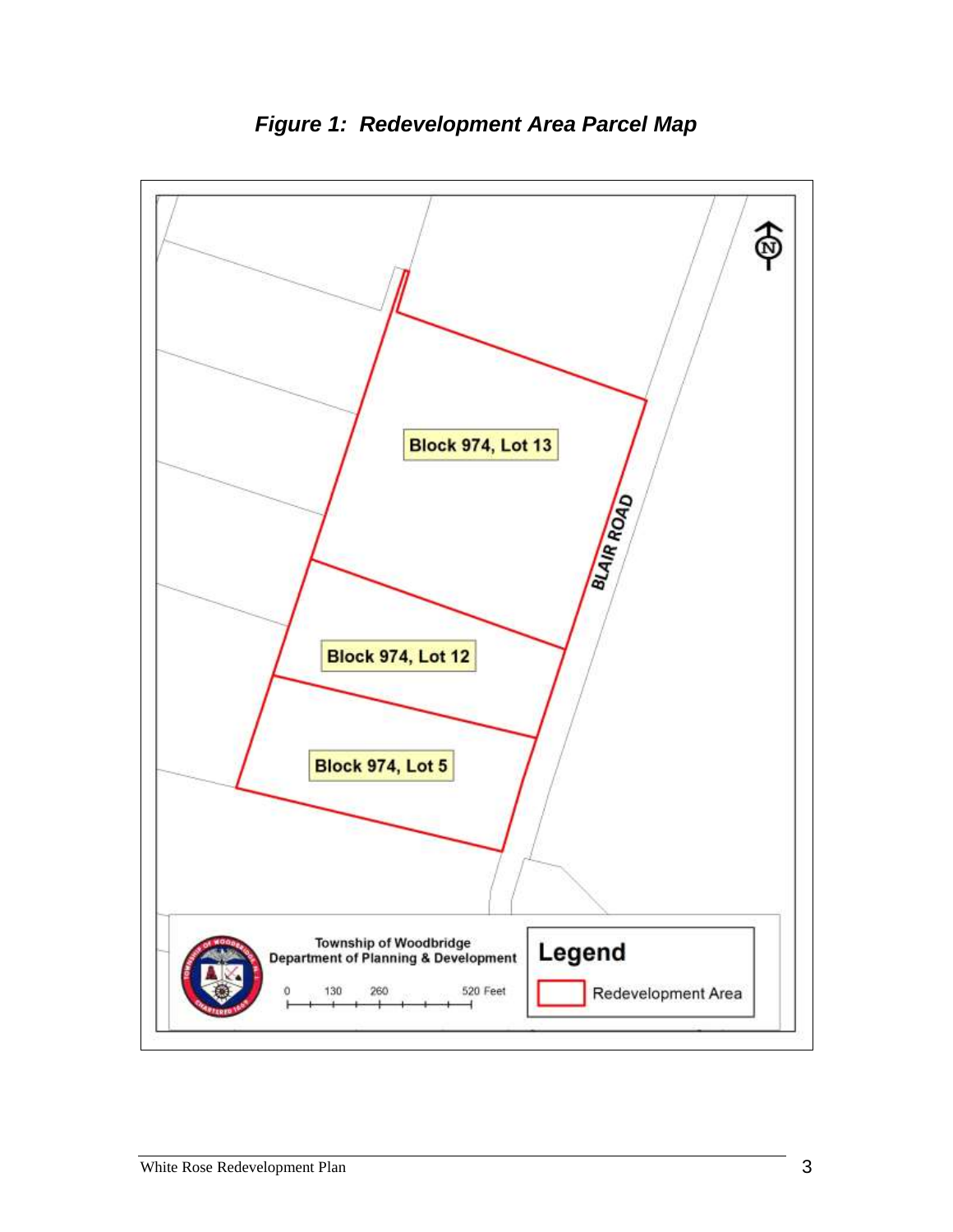

*Figure 2: Redevelopment Area Aerial Map*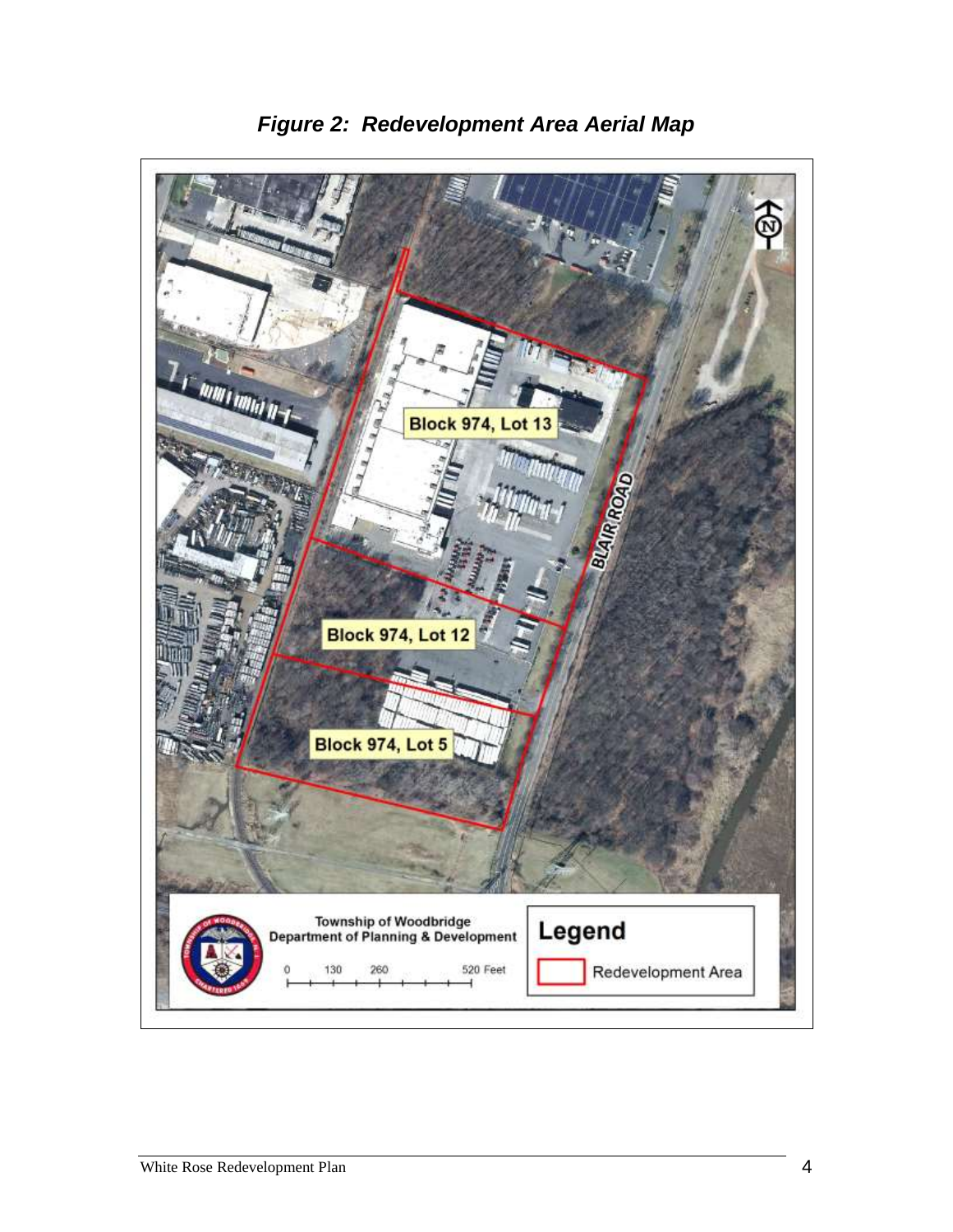# MASTER PLANNING AND ZONING DESIGNATION HISTORY

The 2009 Township Master Plan recognized the existing land use for this area as industrial. The redevelopment area is currently zoned M-1: Light Industrial Zone. The Master Plan proposed the M-1 zone designation for this area. The 2016 Master Plan Reexamination Report did not recommend a change to this area.

According to Township Zoning Maps, the redevelopment area has been designated as M-1 Light Industrial since 1975. Prior to 1975, the 1960 Zoning Map depicts the redevelopment area as being in the M-2 Heavy Industrial Zone.

# PLAN GOALS

The overall goal of this Redevelopment Plan is to address the existing conditions that have negatively impacted the Area and comprehensively upgrade the area for redevelopment. The Township aims to reach the following goals:

- To stimulate economic investment in the Area;
- To promote the effective use of all the Redevelopment Area properties and to increase property tax base;
- To develop a safe and modern industrial site;
- To improve the physical appearance of the Area;
- To redevelop land occupied by obsolete structures and uses;
- To exclude residential uses from industrial areas.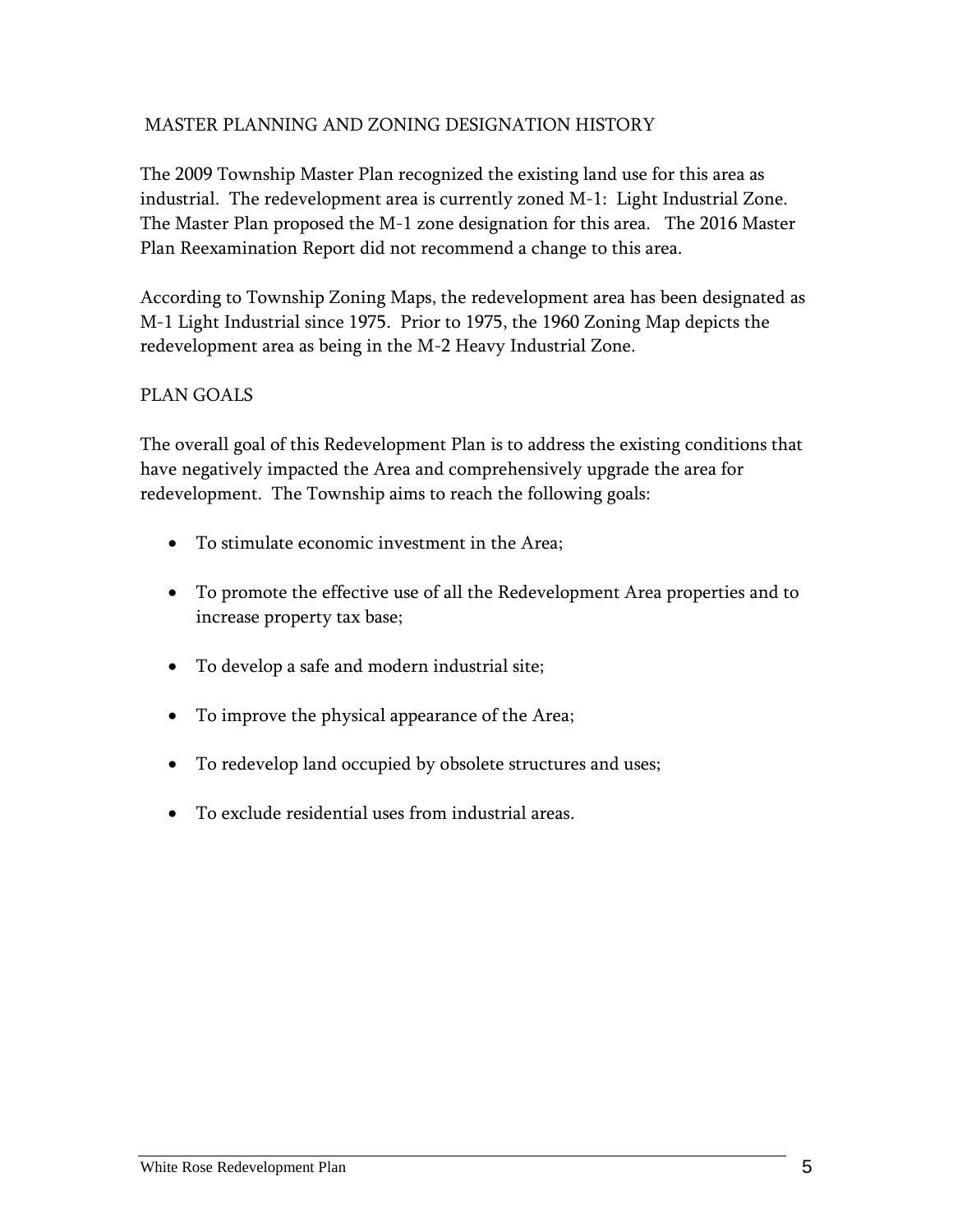

*Figure 3: Existing Zoning*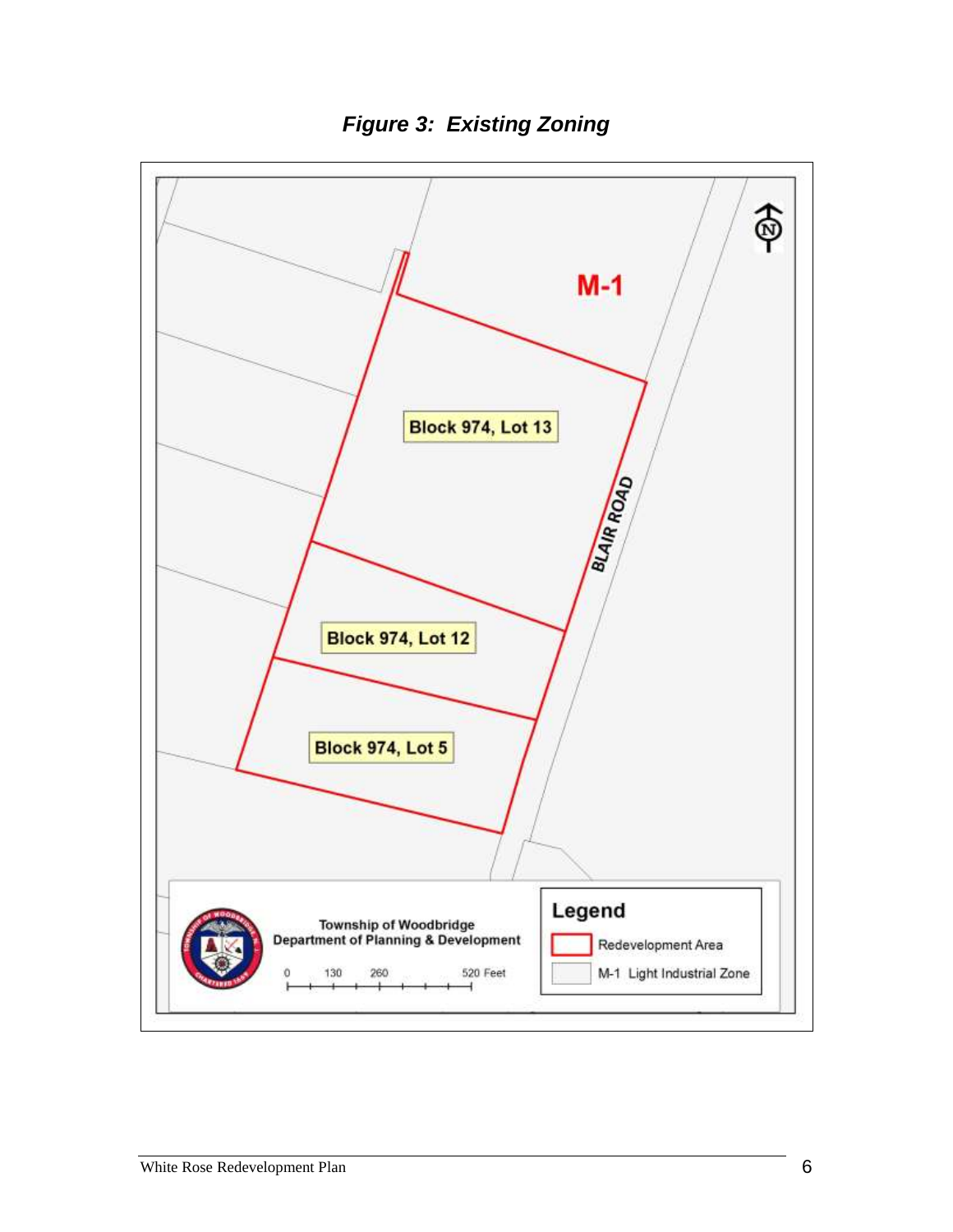# RELATIONSHIP OF PLAN TO THE TOWNSHIP LAND USE AND DEVELOPMENT ORDINANCE (APPLICATION & PROCESS)

The Redevelopment Area shall be redeveloped in accordance with the standards detailed in this Redevelopment Plan. This Plan supersedes the use and bulk provisions of the Township Land Use and Development Ordinance (Chapter 150) for the Redevelopment Area unless specifically referenced. Other Township regulations affecting developments that are in conflict are superseded by this Plan; however, existing engineering standards, performance standards and definitions shall apply.

In connection with site plan or subdivision applications, the Planning Board may grant deviations from the regulations contained within this Redevelopment Plan where by reason of exceptional narrowness, shallowness or shape of a specific piece of property or by reason of exceptional topographic conditions, pre-existing structures and physical features uniquely affecting a specific piece of property, the strict application of any area, yard, bulk or design objective or regulation adopted pursuant to this Redevelopment Plan would result in peculiar and exceptional practical difficulties to, or exceptional or undue hardship upon, the developer or redeveloper of such property. The Planning Board may also grant a deviation from the regulations contained within this Redevelopment Plan related to a specific piece of property where the purposes of this Redevelopment Plan would be advanced by such deviation from the strict application of the requirements of this Plan and the benefits of granting the deviation would outweigh any detriments.

The Planning Board may grant exceptions or waivers of design standards from the requirements for site plan or subdivision approval as may be reasonable and within the general purpose and intent of the provisions for site plan review and/or subdivision approval within the Plan, if the literal enforcement of one or more provisions of the Plan is impracticable or would exact undue hardship because of peculiar conditions pertaining to this site. No deviations may be granted under the terms of this section unless such deviations can be granted without resulting in substantial detriment to the public good and will not substantially impair the intent and purpose of the Redevelopment Plan.

No deviations may be granted which will result in permitting a use that is not a permitted use within this Redevelopment Plan. Any deviations from standards of this Plan that results in a "d" variance pursuant to N.J.S.A. 40:55D-70d shall be addressed as an amendment to the Plan rather than via variance relief through the Township's Zoning Board of Adjustment. An application requesting a deviation from the requirements of this Redevelopment Plan shall provide public notice of such application in accordance with the public notice requirement set forth in N.J.S.A.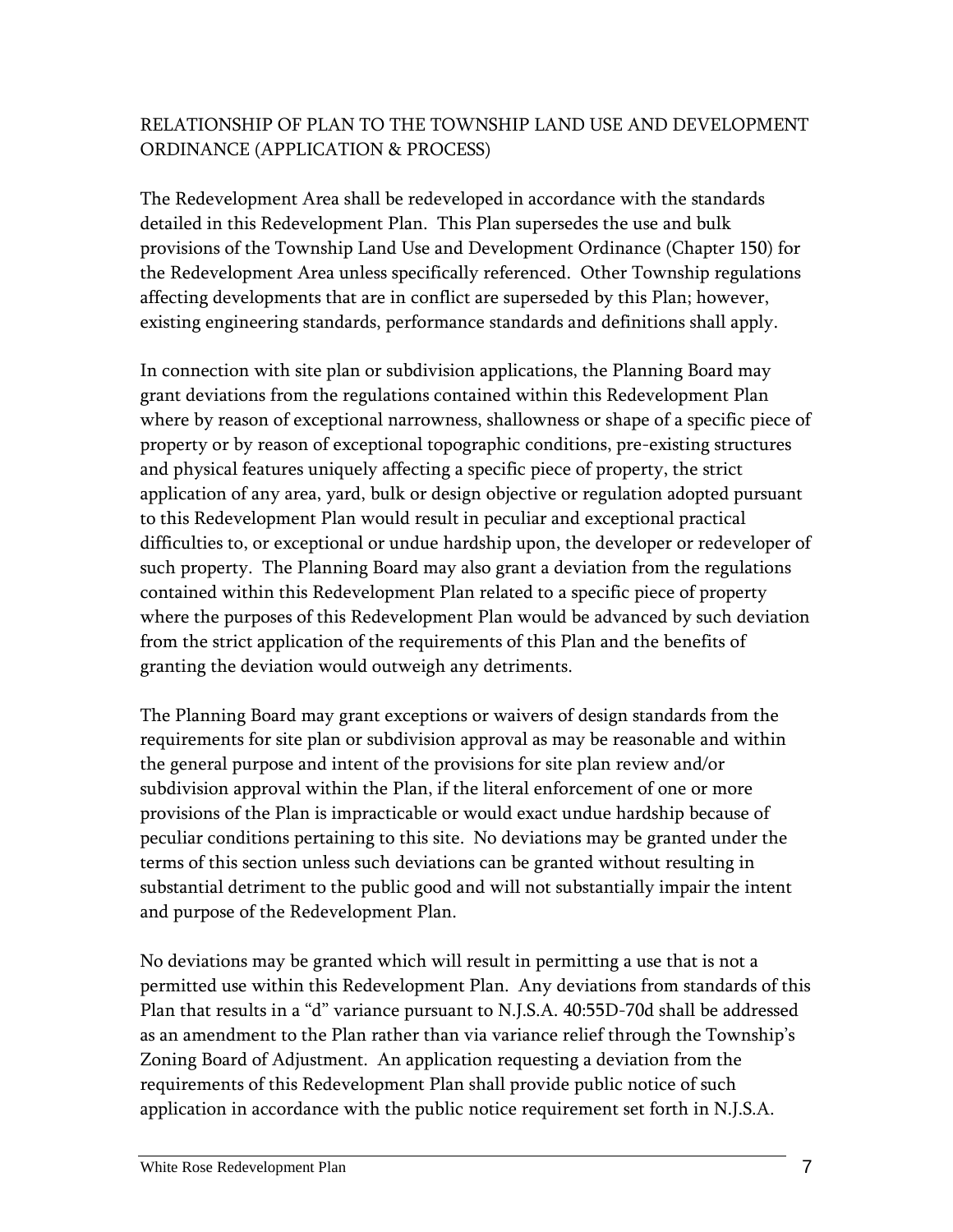40:55D- 12a.&b. All development must be approved by the Planning Board and shall be submitted through the normal site plan and subdivision procedures as identified as N.J.S.A. 40:55D, et seq.

Final adoption of this Redevelopment Plan by the Township Council shall be considered an amendment to the Township of Woodbridge Land Use and Development Ordinance and Zoning Map. Unless otherwise defined in the Plan, terms used in this Plan shall have the same meaning as defined in the Township's Land Use and Development Ordinance.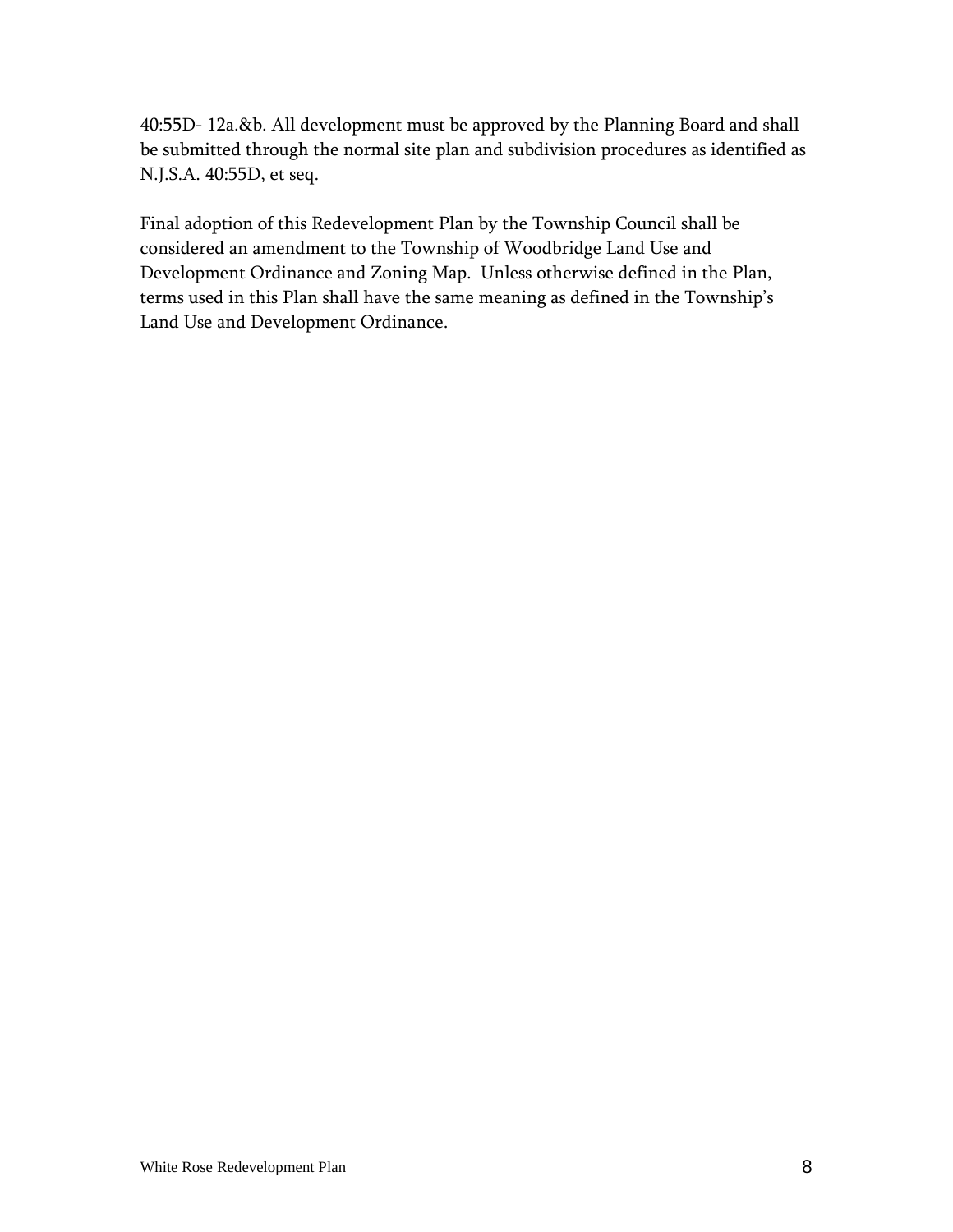# <span id="page-11-0"></span>WHITE ROSE REDEVELOPMENT AREA ZONING STANDARDS

It is the intent of this Plan to encourage the redevelopment of the Area.

The following standards contain information pertaining to the purpose of the district; the permitted and accessory uses; bulk standards; and other district-specific standards. The general design standards apply to all zones. The evaluation of any proposal submitted under the Redevelopment Plan shall be based upon sections of this Redevelopment Plan entitled Relationship of Plan to the Township Land Development Regulations including District and Design Standards.

Purpose: The purpose of this Redevelopment Zone is to enhance a vacant industrial property and encourage new development; to provide places of employment; and to ensure that new development is compatible with existing land development.

#### Permitted Uses:

A building may be erected, altered or used and a lot or premises may be occupied and used for any of the following purposes:

- Manufacturing and assembly
- Fabrication and assembly of products
- Warehouses, wholesale sales, storage and distribution
- General office and research buildings
- Green energy producing entities and their structures
- Green technology and laboratory or utility buildings
- Blending, mixing of product including chemicals
- Data Centers and Disaster Recovery Facilities
- In addition to the above, any industry not inconsistent with the above that is totally similar in purpose, function, character and effort
- Car and trailer parking lots, as accessory and supplemental to an enumerated permitted use

#### Accessory Uses:

- Offices connected to the principal use; private garage space for the storage of vehicles operated exclusively as part of a permitted use; signs, fences and hedges, parking and other customary accessory uses and structures which are clearly incidental to the principal structure and use
- Vehicle and Truck Maintenance facilities associated with the principal use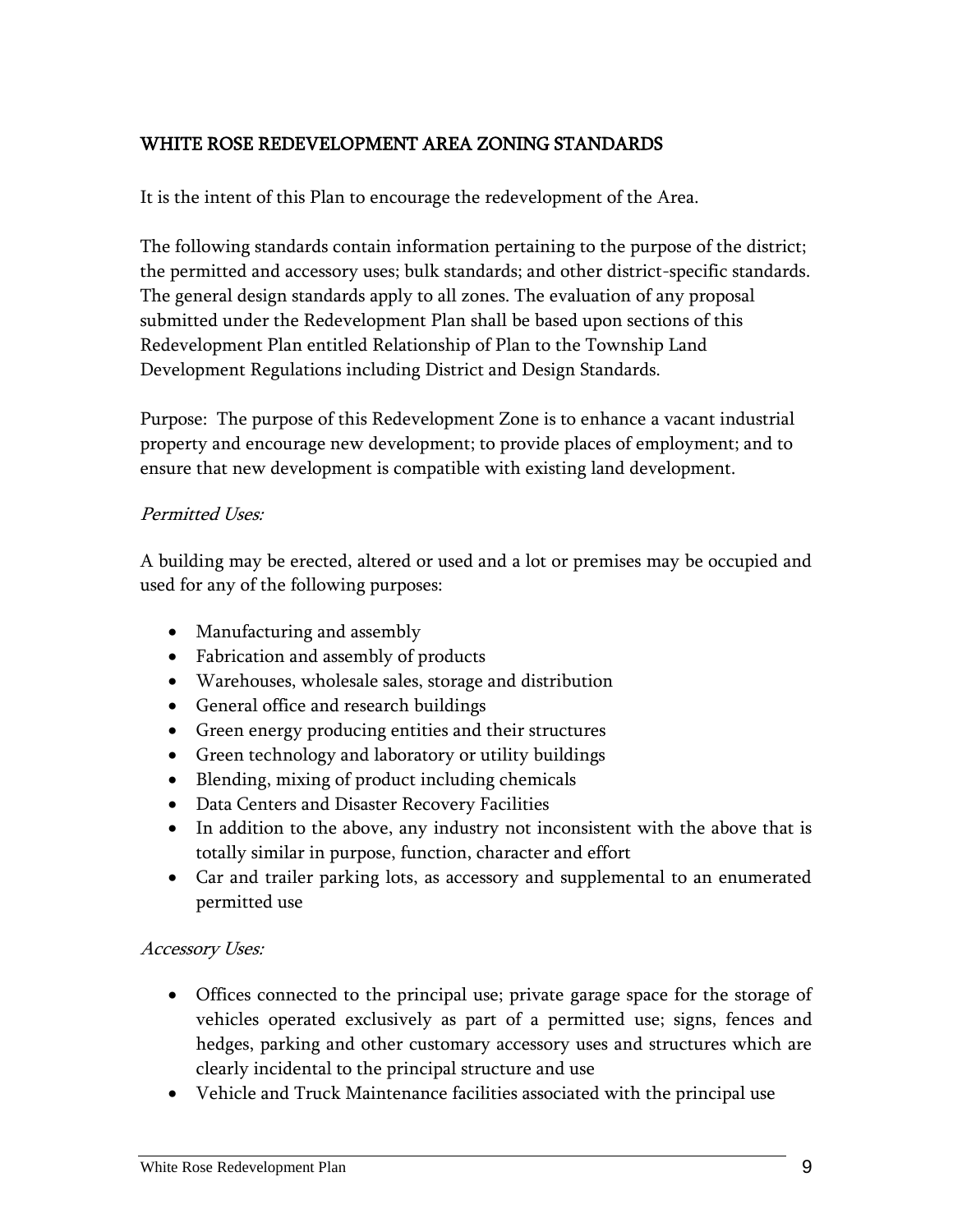# Bulk Standards

# Principal Building:

- Minimum lot size: 5 acres; and non-contiguous properties that are under common ownership and designated as a single redevelopment many be considered as a single lot for the purposes of meeting the minimum lot size under the bulk standards
- Minimum lot width: 150 feet
- Minimum lot depth: 100 feet
- Minimum front yard setback (measured from the future street right-of-way): 60 feet
- Minimum rear yard setback: 30 feet
- Minimum side yard setback: 25 feet
- Minimum total side yard setback: 40 feet
- Maximum structure coverage:  $45\%$
- Maximum building height: 60 feet
- Minimum gross floor area: 8,000 square feet
- Maximum distance between buildings: More than one principal building on a lot shall provide a minimum open unoccupied area between buildings equal to the height of the adjoining building or buildings, but not less than 8 feet.
- Maximum floor area ratio: 1.50:1

#### Accessory Buildings:

- Accessory buildings shall be set back one foot for each one foot of building height, but not less than 15 feet from a property line,
- All accessory structures shall not exceed the height requirements applicable to the principal structure
- Security and/or guard outposts are not considered accessory buildings

#### Green Buildings:

- Proposed energy saving techniques shall be considered as part of architectural plans and renderings
- New development or rehabilitation of existing buildings should employ green building practices (refer to the Township's Green Building Checklist)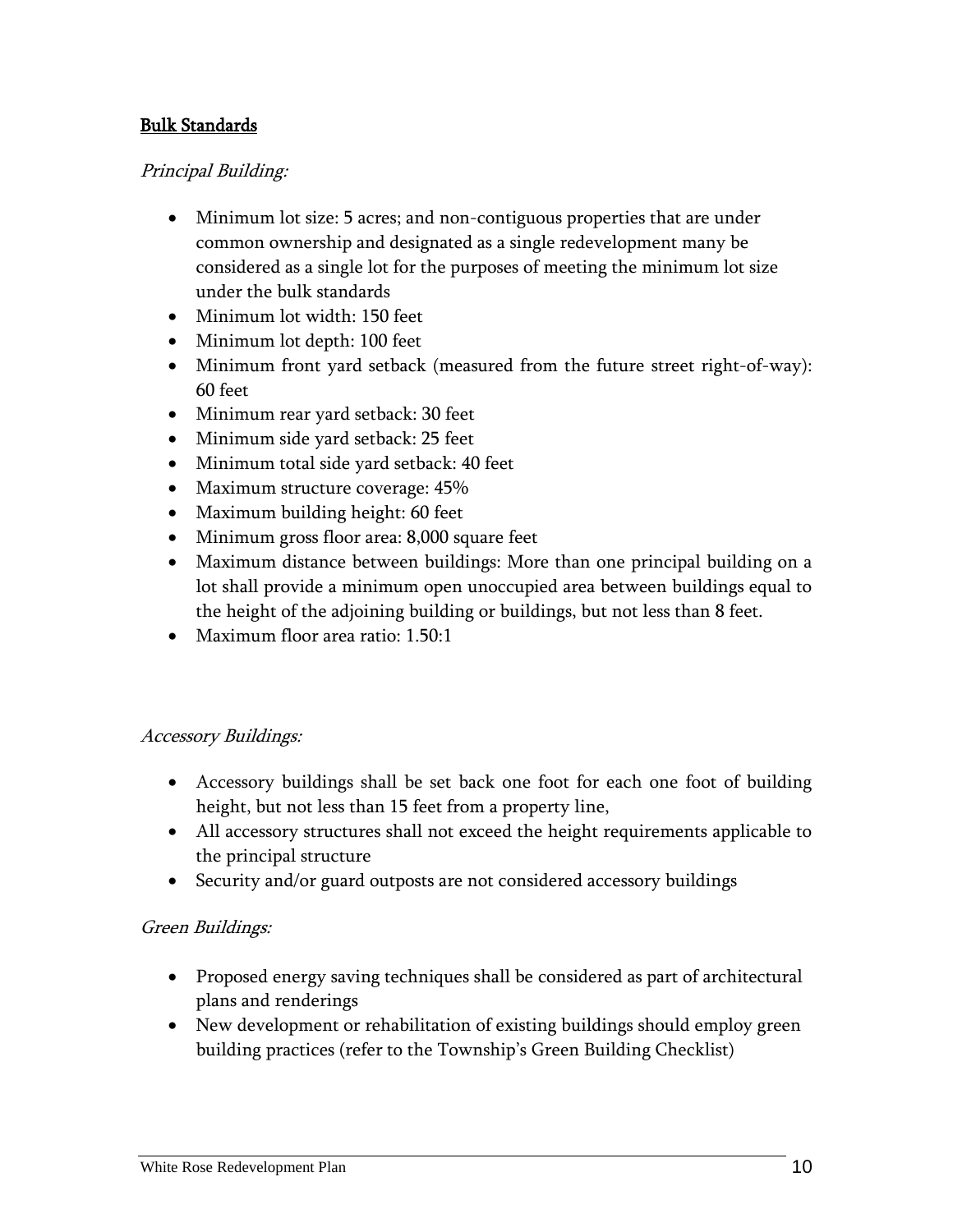# Additional Standards:

# Parking:

- Off-street parking and loading areas shall be coordinated with the public street system serving the Area to reduce conflicts with through traffic, obstruction with pedestrian circulation, and vehicle thoroughfares
- All car parking spaces shall be nine (9) feet in width and eighteen (18) feet in depth
- Aisles accommodating two-way traffic shall be a minimum of twenty four (24) feet in width
- Manufacturing, research, industrial, warehouses, wholesale or laboratories 1 space per 3,000 sf of gross floor area. An office component is assumed to be a part of the primary building use.
- Offices, office buildings, office research buildings: one (1) parking space for each three hundred (300) square feet of net floor area (not including common areas)
- Front yard trailer parking is permitted for buildings that exist prior to adoption of this plan

# Circulation:

- Parking areas can be interconnected with adjacent properties, and utilize common entrances and exits, to minimize the number of vehicular access points wherever possible.
- Curbs cuts and site driveways shall be sized to accommodate the safe access and egress of large tractor trailers and emergency services equipment.
- Existing curb cuts at the properties may remain as currently located and configured.
- Curb cuts offset distance may be reduced to zero where existing curb return crosses an existing property line.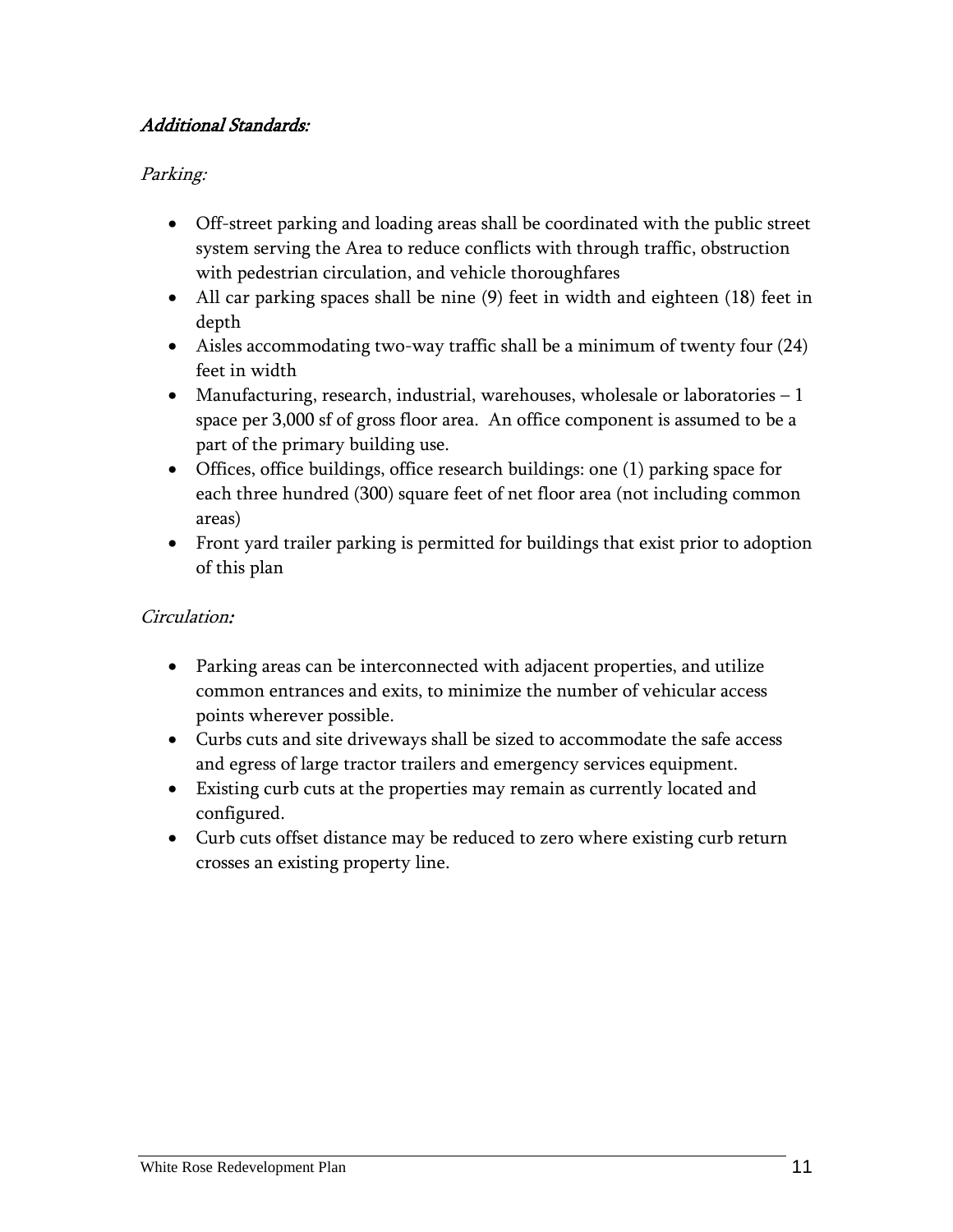# Loading:

Loading and unloading shall be provided according to the following schedule:

| <b>GROSS FLOOR AREA</b> | <b>SPACES REQUIRED</b> |
|-------------------------|------------------------|
| 4,000 to 25,000         |                        |
| 25,001 to 50,000        |                        |
| 50,001 to 75,000        |                        |
| 75,001 to 100,000       |                        |
| Each Additional 50,000  | 1 Additional           |

- Loading spaces shall be at least 12-feet in width and 50-feet in length.
- Loading may be located within the front yard of Blair Road.
- Loading need not be screened from public view

# Buffering and Screening:

- Where not constrained by existing or proposed site improvements such as car parking, truck courts and buildings, a minimum 10-foot landscaped buffer shall be required along all public rights-of-way
- No parking shall be permitted in the buffer except where it already exists at the time of adoption of this plan
- Any industrial development that abuts any existing residential development or abuts any parcel planned or zoned for housing development shall be screened from view from the housing site using a combination of fencing, plantings and/or berming

# Lighting:

- Accent lighting on buildings is encouraged
- Exterior light fixtures shall be compatible and relate to the architectural character of the buildings on a site. Site lighting shall be provided at the minimum level to accommodate safe pedestrian and vehicular movements without causing any off-site glare
- Parking lot, truck parking and truck court lights shall not exceed 40 feet in height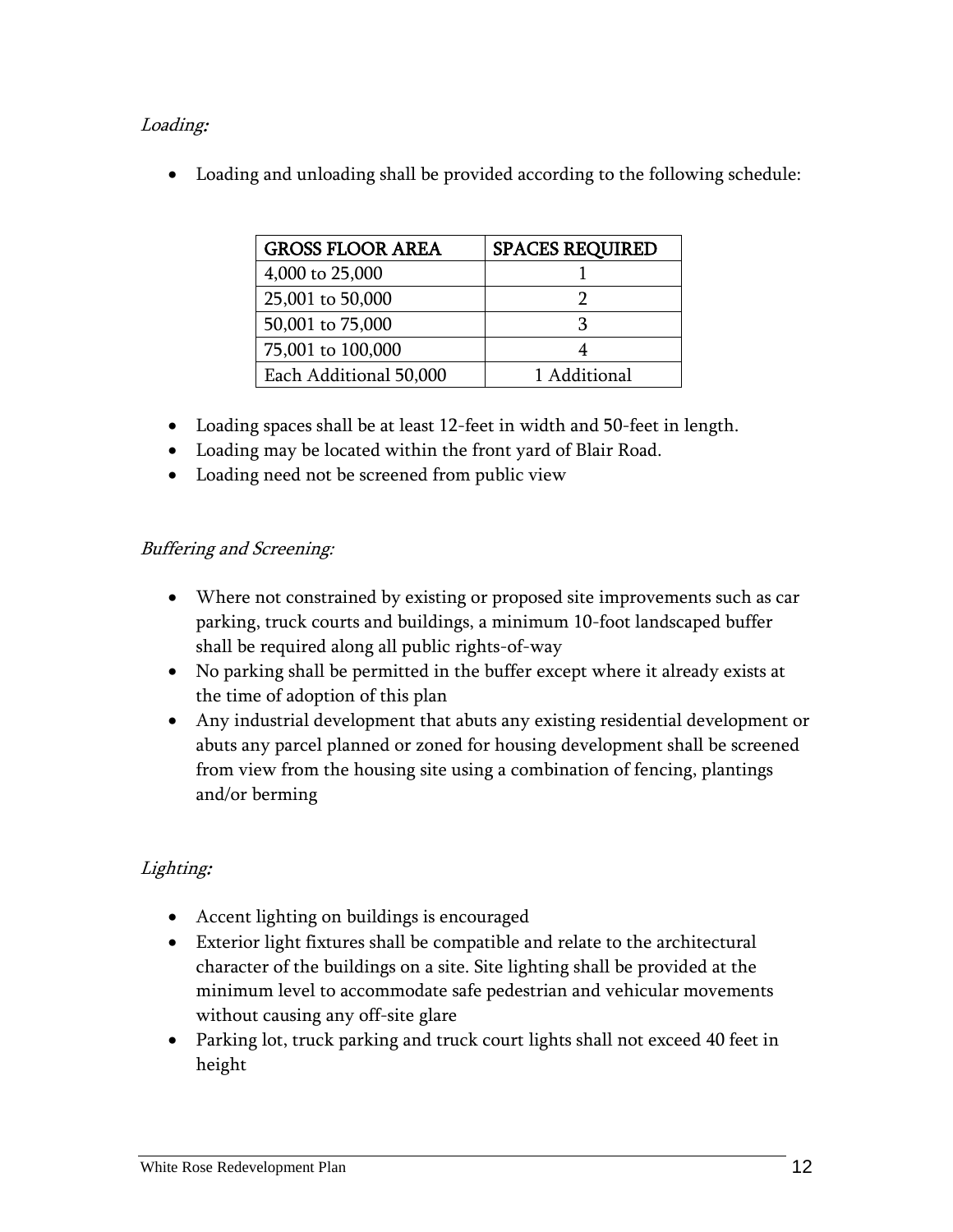# Utilities:

- Wherever practical, consideration should be given to relocating above ground utilities to underground.
- Pad mounted generators, transformers and refrigeration equipment are permitted when used in conjunction with the principle use

# Signage:

The following signage requirements shall apply within the Redevelopment Area:

- Up to two (2) freestanding entrance/directory signs shall be permitted for each building. Said signs shall be sized to ensure safe truck access.
- Maximum freestanding sign height: 10 feet.
- Up to four (4) individual lettered façade signs, identifying the tenant may be installed at a maximum of 250 square feet for each, shall be permitted for the principal building. Each letter of this shall be calculated in that total number. The aggregate signage per building shall not exceed 1,000 square feet.
- Tenant emblems or logos, excluding words and letters, may be placed in an amount not to exceed one (1) per each building side. Emblems are encouraged to be located above entrances, at a size appropriate to bring attention to the entrance.

Steep Slopes:

Man-made steep slopes may be disturbed if necessary for site redevelopment.

Replacement of Trees:

 All trees to be removed shall be done so in accordance with the Township's Replacement of Trees Section of the Land Use and Development Ordinance.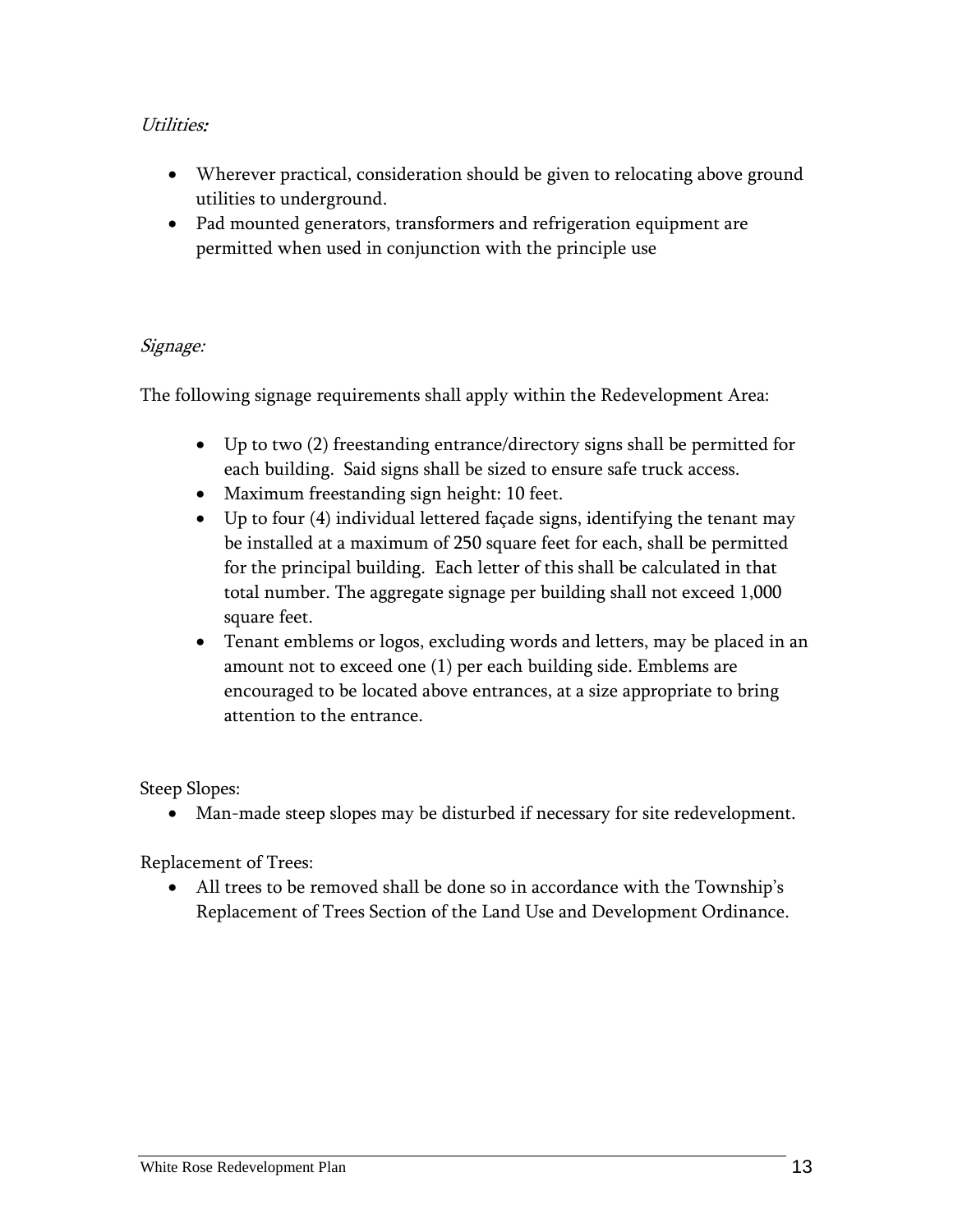# <span id="page-16-0"></span>PLAN RELATIONSHIP WITH OTHER PLANS

# RELATIONSHIP TO THE TOWNSHIP MASTER PLAN

The Township of Woodbridge's last comprehensive Master Plan was prepared in February 2009. In 2016, the Township prepared a Master Plan Reexamination Report which affirmed all of the goals and objectives of the 2009 Master Plan. The reexamination report also stated that "there have been no significant changes in the assumptions, policies, and objectives that shape land use planning within the township." The Master Plan recommended this area be devoted to light industrial uses.

The Master Plan adopted the following goals that are relevant to this Plan:

- To control industrial development by limiting industrial development to land suitable for industrial use, including sites with flat topography, good drainage and access to arterial and primary roadways;
- To control industrial development by permitting a range of industrial lot sizes and uses within industrial districts;
- To control industrial development by excluding residential uses from industrial areas.

# MASTER PLANS OF ADJACENT MUNICIPALITIES

This redevelopment area is located in the Avenel section of the Township. The redevelopment plan is not anticipated to have an adverse impact on any adjacent municipality.

# Middlesex County Growth Management Strategy

Between 1990 and 1995, Middlesex County prepared phased Growth Management Strategy to address infrastructure need, regional design and growth management strategies. The County was subdivided into four regions. Woodbridge Township is located in the northeast region, as were all neighboring municipalities.

Phase I of the plan found that large levels of public & private investment were necessary to maintain infrastructure with the highest cost items being maintenance and improvement to sewers, parks and roads.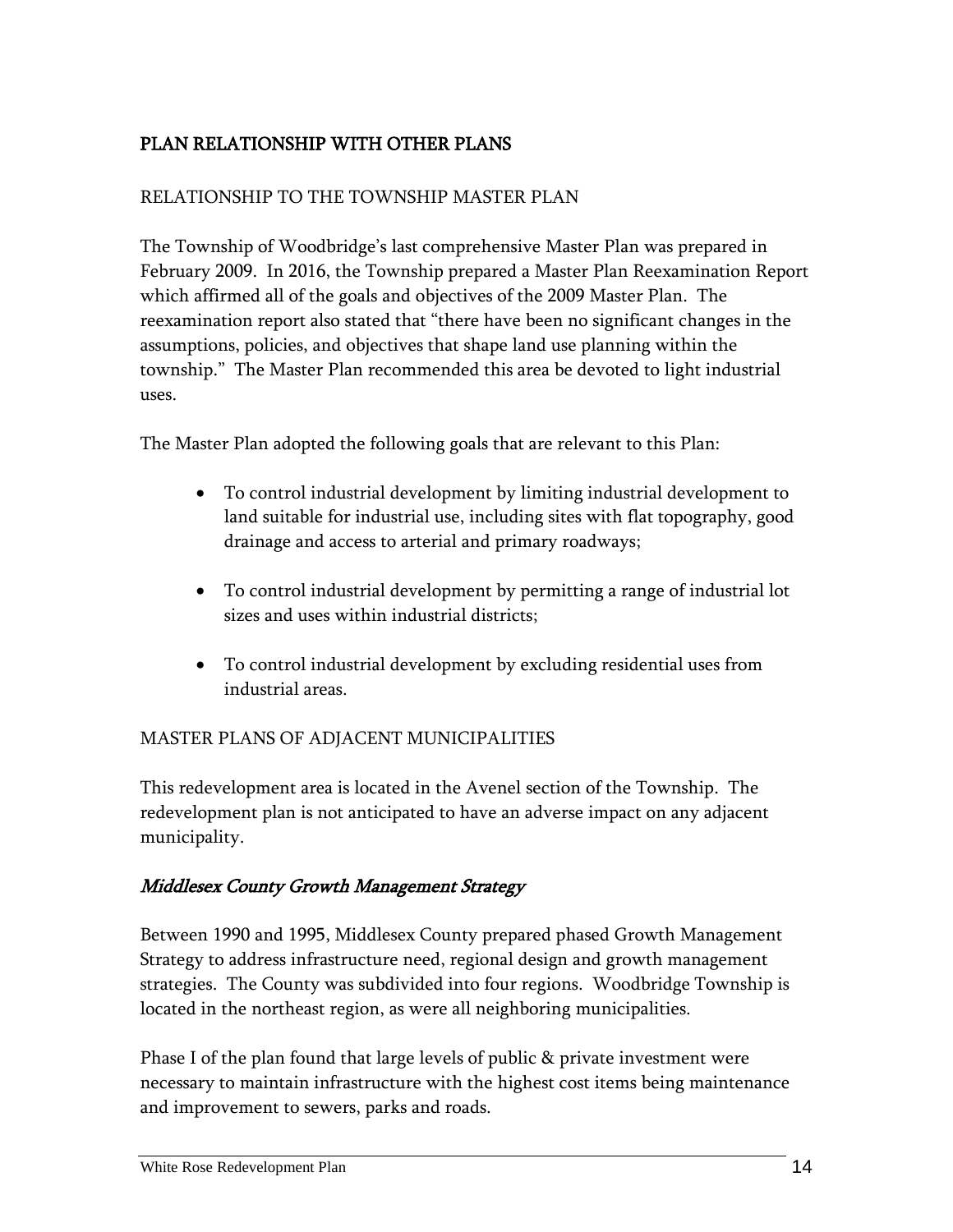Phase II of the plan focused on managing actual growth pertaining to five specific case studies. None of the case studies focused on areas of Woodbridge.

Phase III of the study, three primary recommendations were made as part of the Metropark Case Study:

- Traffic congestion inhibits growth in the area. Access to Metropark is limited by the narrow rail underpasses and New Jersey Transit's parking expansion will place an even greater burden on local roads. Transportation management measures should be implemented intensively for this area;
- The NJ Transit parking deck project includes the construction of space for retail facilities to better serve commuter needs. Additional retail development to serve nearby office workers should be evaluated;
- Growth in this study area is limited by increasingly scarce buildable land and the need for increased sewage capacity in the Township. A stormwater management plan should be developed for the entire South Branch of the Rahway River drainage area in order to determine the most effective stormwater control measures.

This Redevelopment Plan is consistent with the recommendations discussed in the Middlesex County Growth Management Strategy and will serve to offer some of "the retail development" contemplated for neighboring office workers.

# Consistency with Middlesex County Master Plan

The Redevelopment Plan is generally consistent with the elements of the Middlesex County Master Plan, a document that addresses sprawl and sustainability in the region. This Plan relates directly to the goals, values and objectives of the Middlesex County Master Plan which aims to:

 Make fuller use of existing transportation lines and facilities. The County Plan anticipated that public transportation would achieve greater significance as a necessary alternative to the private automobile, with its attendant problems of pollution, energy availability, and congestion;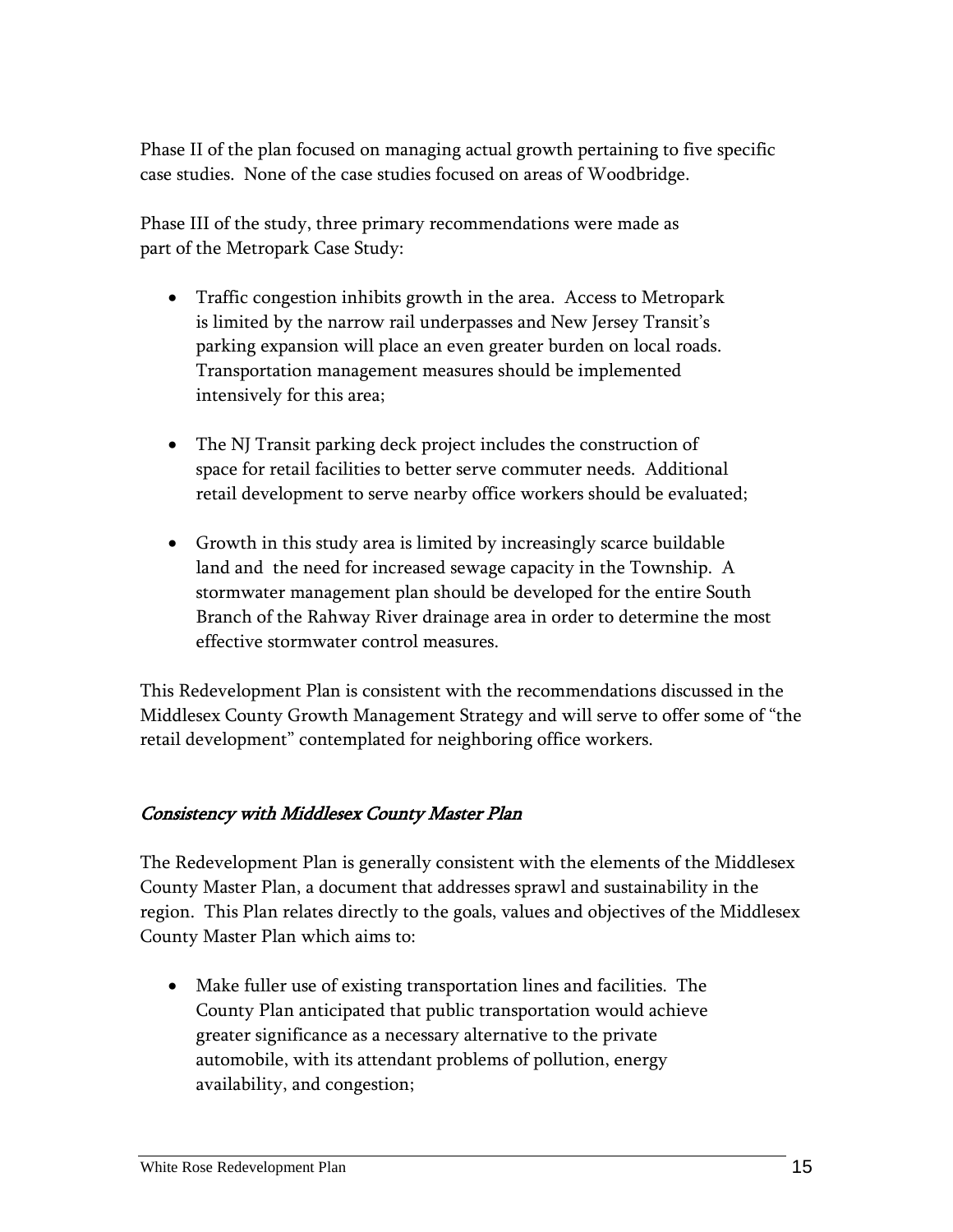- Find a more feasible alternative to the present situation of "strip" commercial development found on major roads, and single-family homes on unnecessarily large lots;
- "Cluster" future growth around definable town centers and transportation facilities to include commercial and office employment as well as residential, with land use intensity decreasing as distance from the town center increases.

# New Jersey State Development & Redevelopment Plan (2001)

This plan is consistent and would effectuate the plans and policies of the New Jersey State Development and Redevelopment Plan (SDRP), adopted in 2001. The SDRP is a unique document that guides State-level development and redevelopment policy as well as local and regional planning efforts. This Plan is consistent with the following statewide goals in the SDRP.

- Revitalize the State's cities and towns;
- Promote beneficial economic growth, development and renewal for all residents of New Jersey;
- Protect the environment, prevent and clean up pollution;
- Provide adequate public facilities and services at a reasonable cost;
- Preserve and enhance areas with historic, cultural, scenic, open space, and recreational value;
- Ensure sound and integrated planning and implementation statewide.

The SDRP also includes a State Plan Policy Map, which divides the state into regions, known as Planning Areas, and includes specific goals for each area. The Policy Map also identifies "Centers", locations into which development is to be directed, "Environs," areas to be protected from future growth. The Township of Woodbridge falls in the 'Metropolitan Planning Area' (PA1). The State Plan recognizes that all communities in this planning area are essentially fully developed; hence much of the change in land uses will occur as redevelopment.

The State Plan's planning objectives for the 'Metropolitan Planning Area' includes: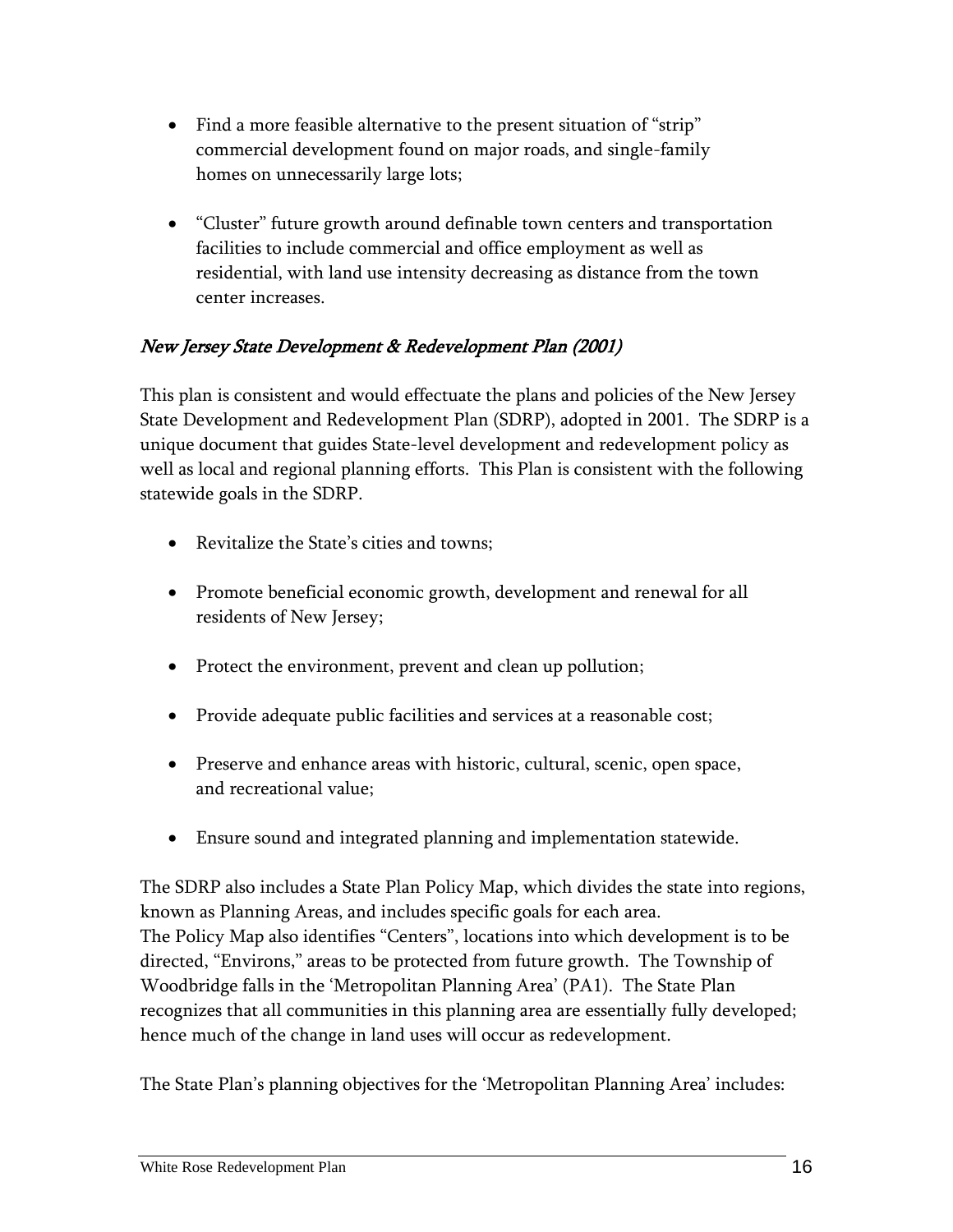- Providing for much of the state's future redevelopment;
- Revitalizing cities and towns;
- Redesigning areas of sprawl;
- Protecting the character of existing stable communities.

This Plan will serve to meet each of these goals for the designated area.

The New Jersey Department of State has been preparing a new State Strategic Plan since 2012. The proposed plan has not been adopted by the State Planning Commission.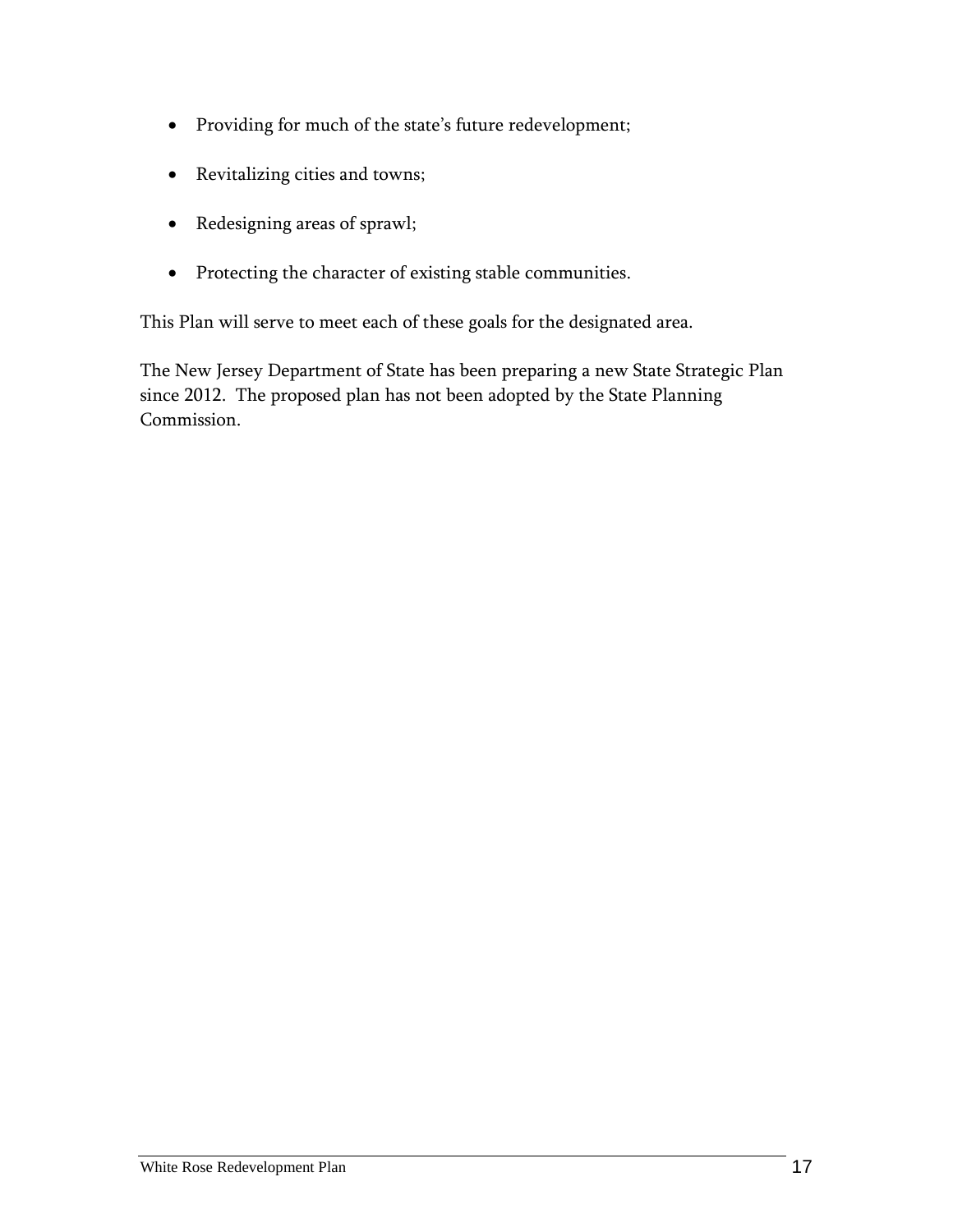# <span id="page-20-0"></span>IMPLEMENTATION OF THE REDEVELOPMENT PLAN

# REDEVELOPMENT ENTITY

The Woodbridge Township Redevelopment Agency will serve as the Redevelopment Entity.

#### Phasing:

- Projects may be developed in phases;
- The phasing may include phased start and completion dates among the various land use components, as well as internal phasing schedules within sections, subject to specific provisions in the redevelopment agreement.

#### SELECTION OF DESIGNATED DEVELOPERS

Potential redevelopers will be required to submit to the Redevelopment Entity for review and approval prior to the designation of a redeveloper(s) at a minimum:

- Financial responsibility and capability;
- Estimated development cost;
- Estimated time schedule;
- Conceptual site plans including elevations;
- Fiscal impact analysis.

# APPOINTMENT OF A DESIGNATED REDEVELOPER

The Redevelopment Entity may select one or more redevelopers to participate in the implementation of the Redevelopment Plan.

As part of the process to be designated a redeveloper, the Redevelopment Entity will negotiate a formal Redevelopment Agreement.

Designation of a Redeveloper(s) by the Redevelopment Entity shall be subject to the execution of an appropriate Redevelopment Agreement.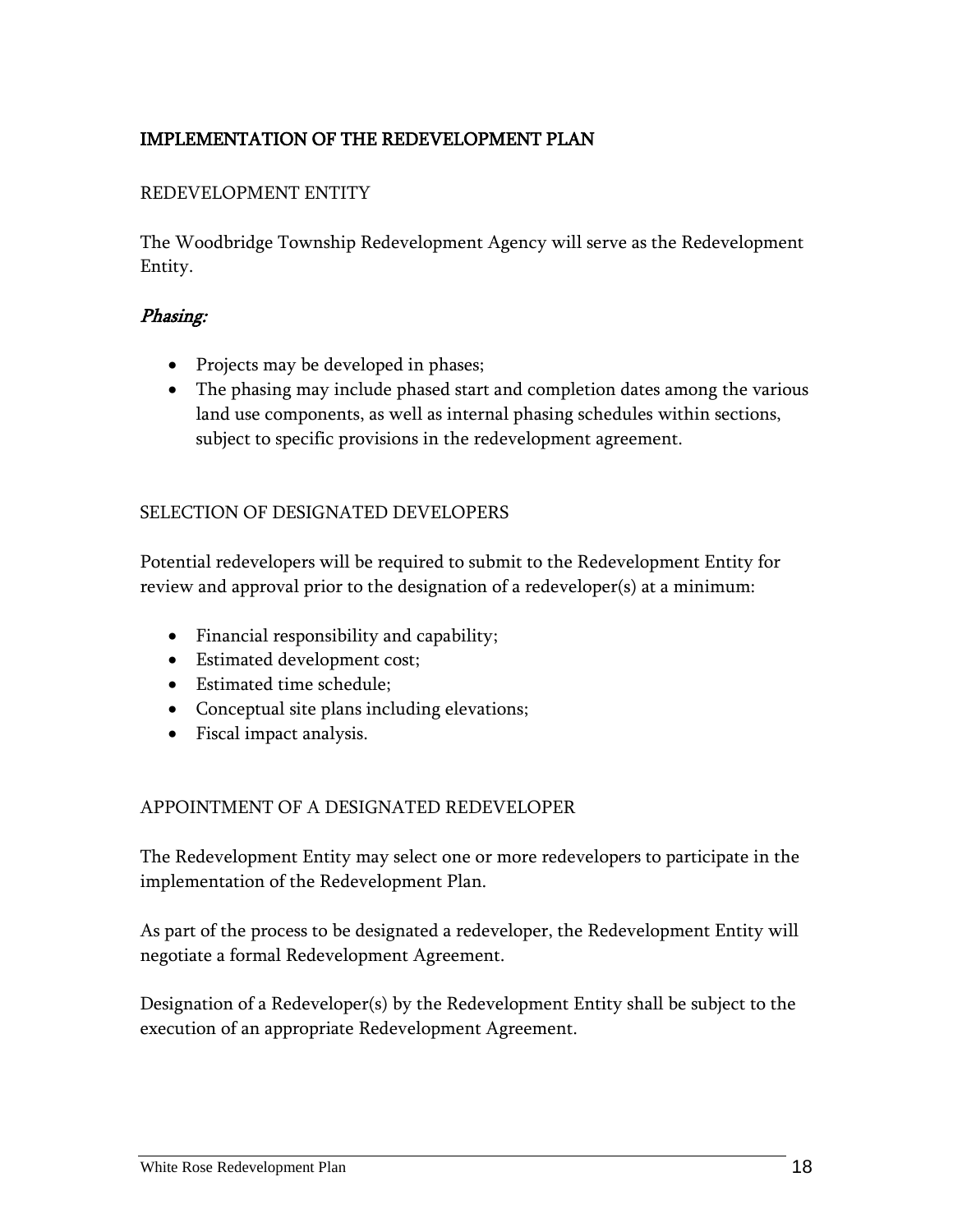# CONDITIONS IN REDEVELOPMENT AGREEMENT(S)

Each Redevelopment Agreement will be contingent upon the following conditions, restrictions, and/or requirements.

- 1. Each Redevelopment Agreement will incorporate the pertinent aspects of the selected redeveloper's proposal and will address financial considerations, planning, phasing, development and such other issues as deemed appropriate and/or as required according to state law in order to implement the Redevelopment Plan.
- 2. A designated redeveloper will be obligated to complete on-site improvements as approved, together with any specified off-site improvements, as may be required in accordance with the Redevelopment Plan and the Redevelopment Agreement.
- 3. Any necessary deed of conveyance shall include a restriction that the designated redeveloper and his successors or assigns shall devote land to the uses specified in the designated redeveloper's final plan and shall not devote such land to any other uses.
- 4. No designated redeveloper will be permitted to dispose of property until the issuance of the Certificate of Completion, unless the prior written consent of the Redevelopment Agency has been obtained.
- 5. No covenant, agreement, lease, conveyance, or other instrument shall be effective or executed by the Township of Woodbridge and the Redevelopment Entity or by the purchasers or lessees from them, or by any successors in interest of such purchasers or lessees, by which land in the Redevelopment Area is restricted as to sale, lease, or occupancy upon the basis of race, color, creed, religion, ancestry, national origin, sex, or marital status.
- 6. The Redeveloper(s) shall pay to the Redevelopment Entity an application fee for consideration of redeveloper as a designated redeveloper and will fund an escrow for the Agency's costs in implementing redevelopment.
- 7. The Redevelopment Entity and the Township of Woodbridge reserve the the right to terminate any Redevelopment Agreement with a designated redeveloper subject to the terms and conditions of the Redevelopment Agreement.